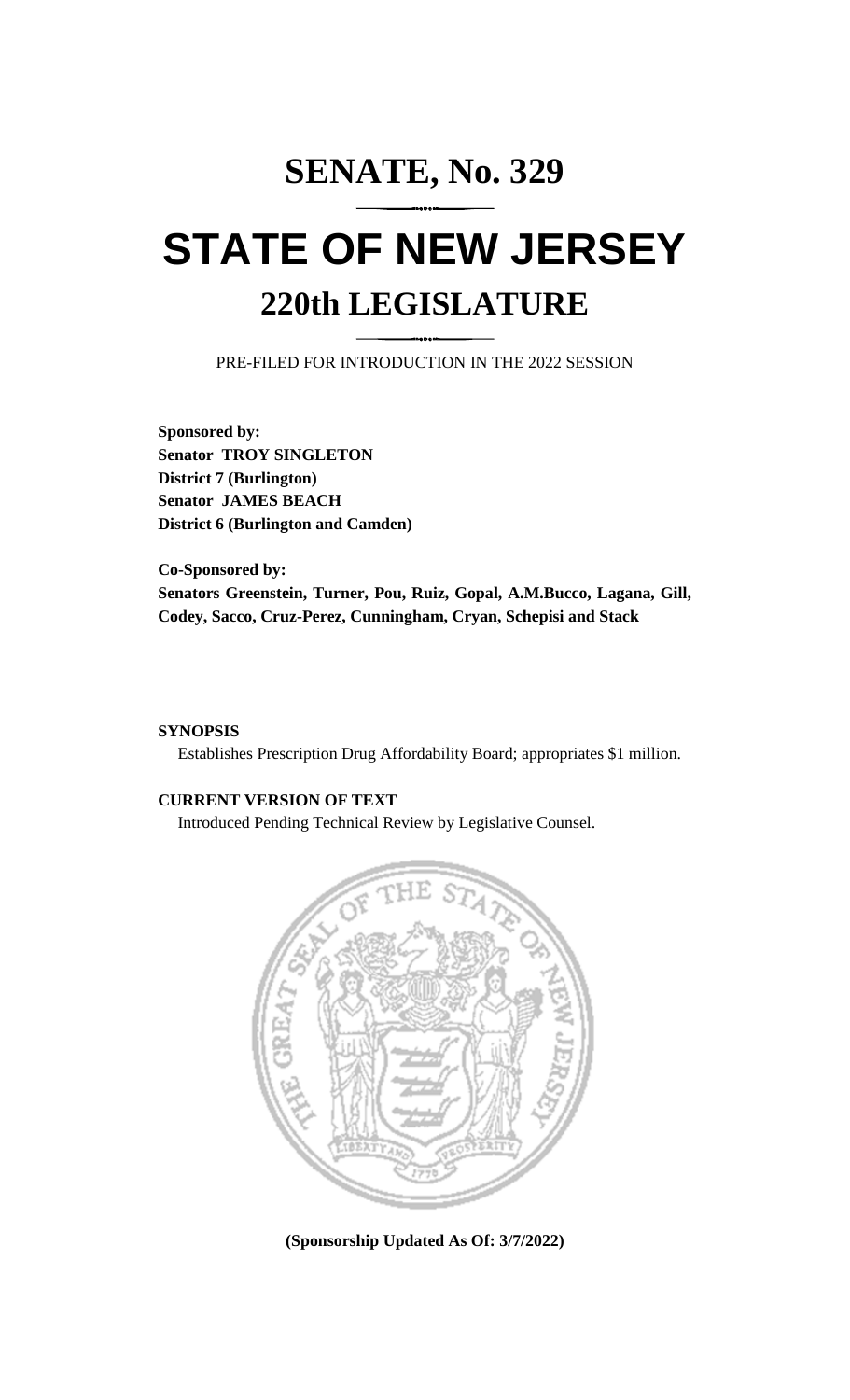$\mathcal{D}_{\mathcal{L}}$ 

 **AN ACT** concerning pharmaceuticals, supplementing Title 24 of the Revised Statutes, and making an appropriation. **BE IT ENACTED** *by the Senate and General Assembly of the State of New Jersey:* 7 1. As used in this act: "Biological product" means the same as that term is defined in section 1 of P.L.2015, c.130 (C.24:6K-1). "Board" means the Prescription Drug Affordability Board established pursuant to section 2 of this act. "Brand name drug" means a drug that is produced or distributed in accordance with an original new drug application approved under 21 U.S.C. s.355(c). "Brand name drug" shall not include an authorized generic drug as defined in 42 C.F.R. s.447.502. "Carrier" means the same as that term is defined in section 2 of P.L.1997, c.192 (C.26:2S-2). "Council" means the Prescription Drug Affordability Stakeholder Council established pursuant to section 3 of this act. "Generic drug" means: a retail drug that is marketed or distributed in accordance with an abbreviated new drug application that is approved under 21 U.S.C. s.355(j); an authorized generic as defined in 42 C.F.R. s.447.502; or a drug that entered the market before 1962 that was not originally marketed under a new drug application. "Health benefits plan" means the same as that term is defined in section 2 of P.L.1997, c.192 (C.26:2S-2). "Interchangeable" means the same as that term is defined in section 28 1 of P.L.2015, c.130 (C.24:6K-1). "Logistics provider" means an entity that receives a prescription drug product from the original or contract manufacturer, warehouses and delivers the prescription drug product at the direction of the manufacturer, and does not purchase, sell, trade, or take title to the prescription drug product. "Manufacturer" means an entity that: engages in the manufacture of a prescription drug product or enters into a lease with another manufacturer to market and distribute a prescription drug product under the entity's own name; and sets or changes the wholesale acquisition cost of the prescription drug product that it manufactures or markets. "Prescription drug product" means a brand name drug, a generic drug, a biological product, or an interchangeable product. "Wholesale distributor" means a business registering under P.L.1961, c.52 (C.24:6B-1 et seq.) that is engaged in the wholesale distribution of a prescription drug product. "Wholesale distributor" shall not include a common carrier, or an employee thereof, whose possession of a prescription drug product is in the usual course of the common carrier's or employee's business or employment, and shall not include a logistics provider or an employee thereof.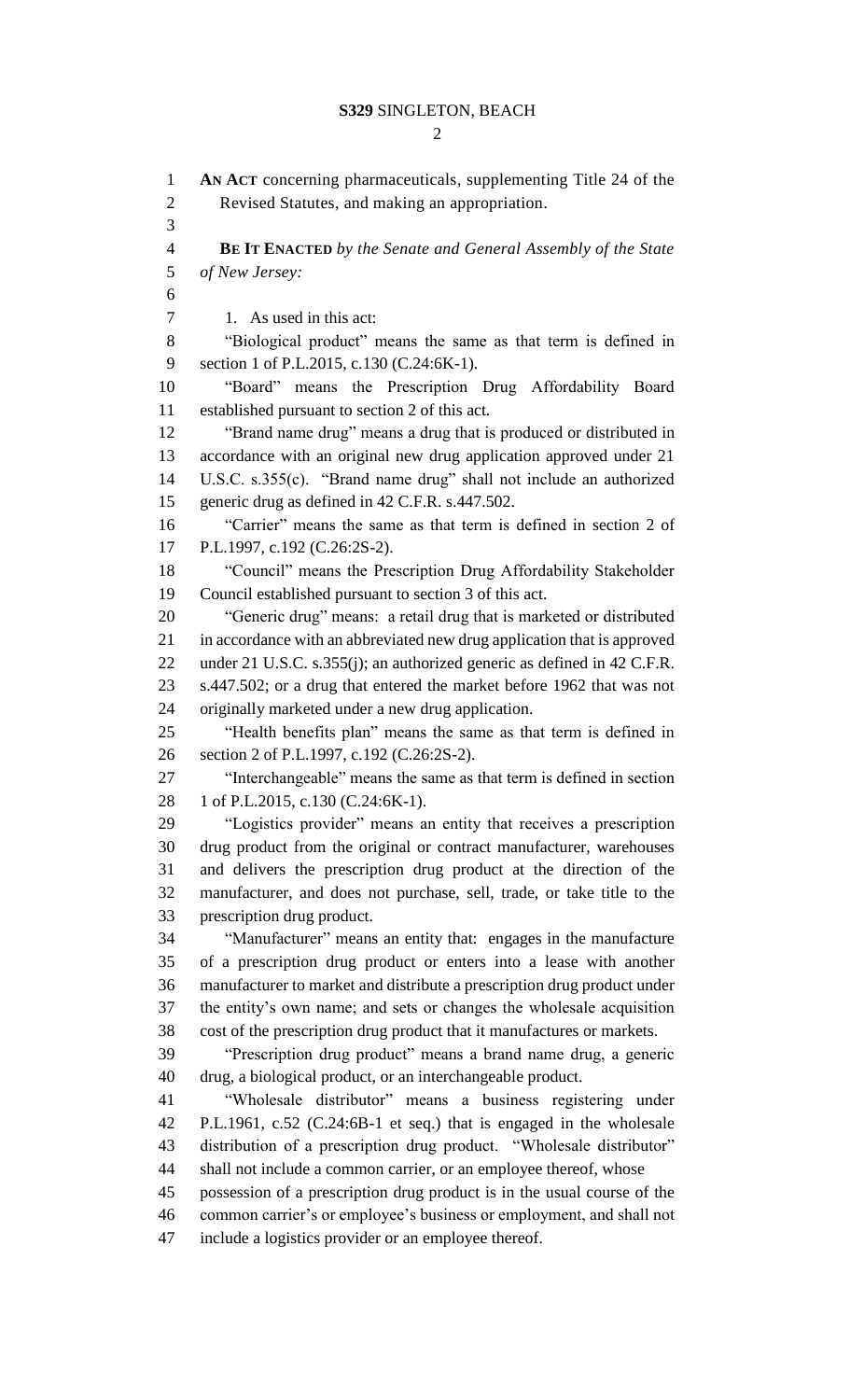2. a. The Prescription Drug Affordability Board is established in, but not of, the Department of Law and Public Safety. Notwithstanding the foregoing, the board shall be independent of any supervision or control by the department or by any agency, board, office, or individual within the department.

 b. It shall be the duty of the board to protect New Jersey residents, State and local governments, health benefits plans, health care providers, licensed pharmacies, and other stakeholders within the State health care system from the high costs of prescription drug products.

 c. (1) The board shall comprise five public members and three alternate public members, who shall participate in board deliberations in any case in which a public member is recused.

 (a) The five public members of the board shall be appointed as follows: one member by the Governor; one member by the President of the Senate; one member by the Speaker of the General Assembly; one member by the Attorney General; and one member jointly by the President of the Senate and the Speaker of the General Assembly, which member shall serve as chair of the board.

 (b) The three alternate public members of the board shall be appointed as follows: one member by the Governor; one member by the President of the Senate; and one member by the Speaker of the General Assembly.

 (2) Each public member and alternate public member of the board shall have expertise in health care economics or clinical medicine.

 (3) No public member of the board may be an employee of, a board member of, or a consultant to, a manufacturer, pharmacy benefits manager, health benefits plan carrier, or wholesale distributor or related trade association. No alternate public member of the board may be an employee of, a board member of, or a consultant to, a health benefits plan carrier or a wholesale distributor or related trade association.

 (4) An individual appointed to the board as a public member or an alternate public member shall disclose, at the time of appointment, any conflict of interest, including whether the individual has an association, including a financial or personal association, that has the potential to bias or has the appearance of biasing the individual's decision in matters related to the board or the conduct of the board's activities.

 (5) To the extent practicable and consistent with State and federal law, the membership of the board shall reflect the racial, ethnic, and gender diversity of the State.

 d. Public members and alternate public members of the board shall serve for a term of five years, except that, of the public members first appointed, one shall serve a term of three years, two shall serve a term of four years, and two shall serve a term of five years. Public members and alternate public members shall be eligible for reappointment to the board. Vacancies in the membership shall be filled in the same manner as provided for the original appointment, and members shall serve until a successor has been appointed.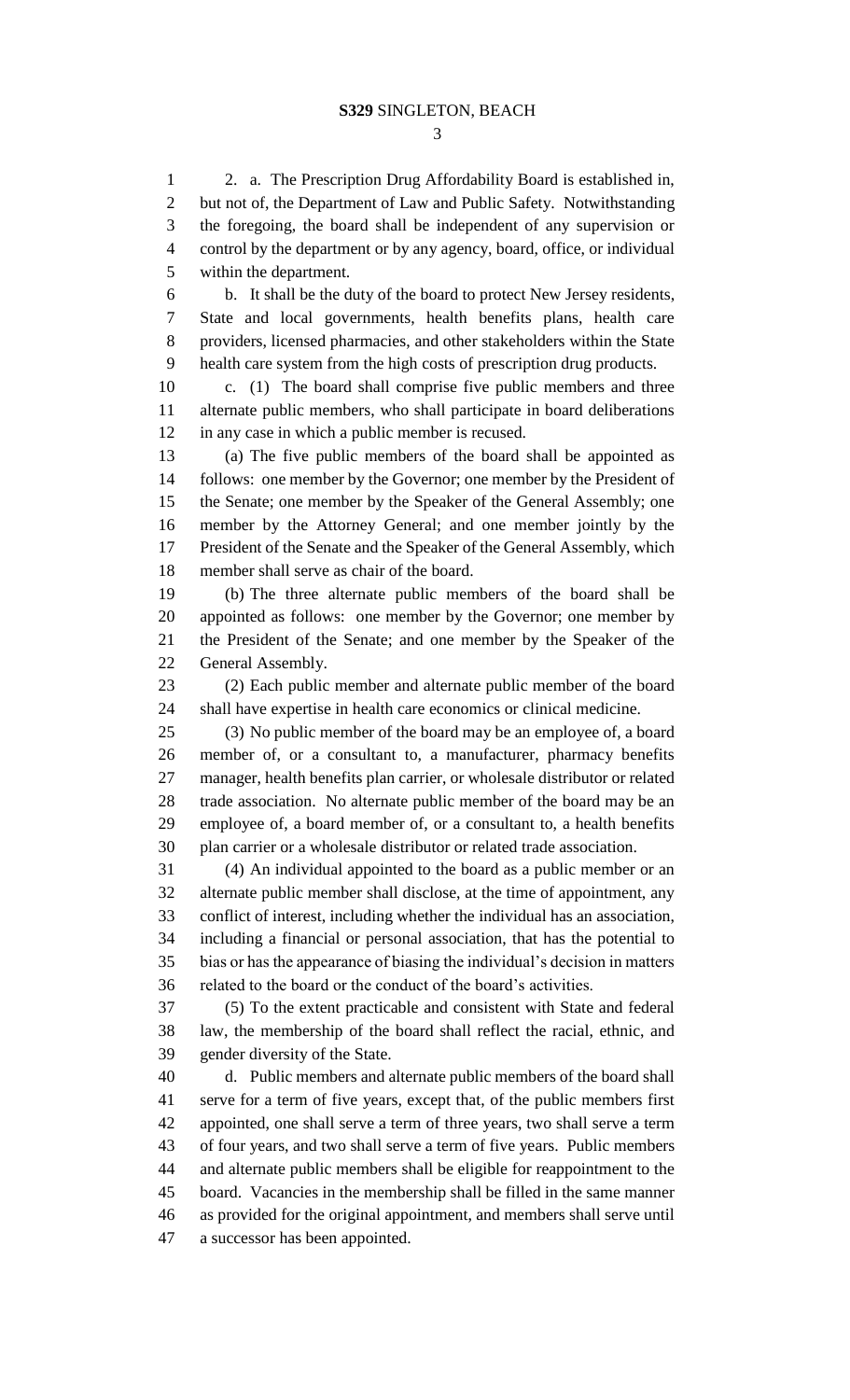$\Delta$ 

 e. The chair of the board shall hire an executive director, general counsel, and staff. Every five years, the chair shall develop a five-year budget and staffing plan and submit it to the board for approval. The executive director, general counsel, and staff of the board shall receive a salary as provided in the budget of the board. Public and alternate public members of the board shall be entitled to such compensation as may be approved under the State budget, and shall be entitled to reimbursement for expenses reasonably incurred in the performance of their official duties. f. The board shall meet in open session at least once every six weeks, provided that the chair shall have the authority to postpone or cancel any required meeting. Three members shall constitute a quorum for the purposes of conducting official board business. (1) The following board actions shall be undertaken in open session: (a) the study required under section 5 of this act; (b) deliberations as to whether to subject a prescription drug product to a cost review pursuant to section 7 of this act; (c) any vote on whether to establish an upper payment limit on purchases and payor reimbursements of prescription drug products in the State or to authorize and develop requirements for the importation of prescription drug products from other countries; and (d) any enforcement, regulatory, or other decision by the board. (2) The board may meet in closed session to discuss trade secrets or confidential and proprietary data and information, as described in section 8 of this act. (3) The board shall provide public notice of each board meeting at least two weeks in advance of the meeting. Materials for each board meeting shall be made available to the public at least seven calendar days in advance of the meeting. (4) The board shall provide an opportunity for public comment at each open meeting of the board. (5) The board shall provide the public with the opportunity to provide written comments on pending decisions of the board. (6) The board may allow expert testimony at board meetings, including when the board meets in closed session. (7) To the extent practicable, the board shall access pricing information for prescription drug products by: (a) entering into a memorandum of understanding with another state to which manufacturers already report pricing information; and (b) accessing other available pricing information. (8) (a) Public members of the board shall recuse themselves from decisions related to a prescription drug product if the member, or an immediate family member of the member, has received or could receive any of the following: (i) a direct financial benefit of any amount deriving from the result or finding of a study or determination by or for the board; or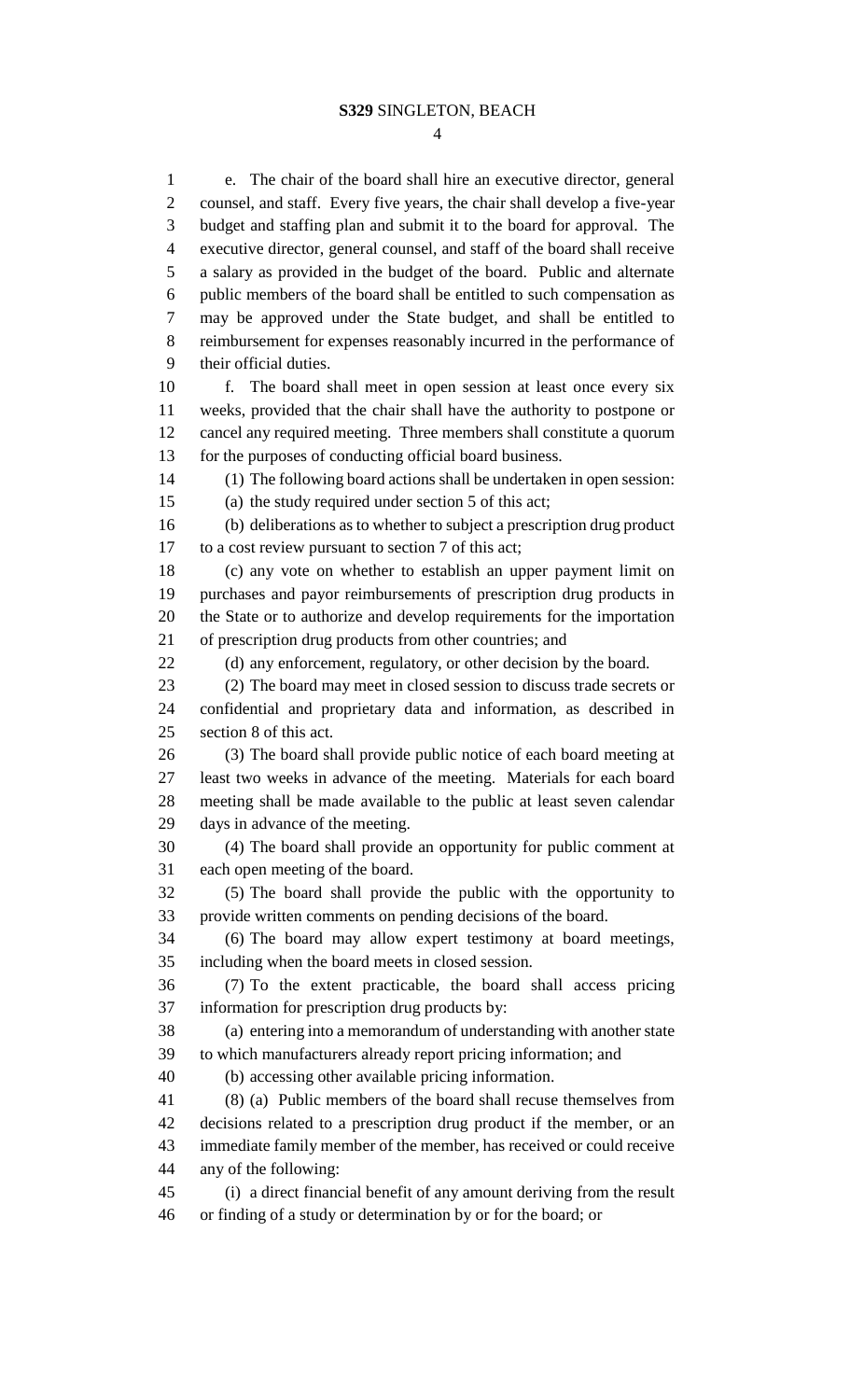(ii) a financial benefit from any person that owns, manufactures, or provides prescription drug products, services, or items to be studied by the board that, in the aggregate, exceeds \$500 per year. (b) For the purposes of subparagraph (a) of this paragraph, a financial benefit includes honoraria, fees, stock, the value of the member's or immediate family member's stock holdings, and any direct financial benefit deriving from the finding of a review conducted under this act. (c) An alternate public member shall serve in the place of a recused public member, provided the alternate public member or an immediate family member of the alternate public member has not received, and could not receive, any financial benefit for which recusal is required pursuant to subparagraph (a) of this paragraph. g. In addition to the other powers set forth in this act, the board may: (1) conduct hearings concerning possible violations of this act and determine appropriate penalties or other remedies to be assessed against individuals in violation of the requirements of this act; (2) refer non-compliance matters to the Attorney General, who may pursue appropriate legal remedies; and (3) enter into a contract with a qualified, independent third party for any service necessary to carry out the powers and duties of the board. Unless permission is granted by the board, a third party hired by the board pursuant to this paragraph shall not release, publish, or otherwise use any information to which the third party has access under its contract. h. Public members, alternate public members, staff, and third party contractors of the board shall not accept any gift or donation of services or property that indicates a potential conflict of interest or has the appearance of biasing the work of the board. 3. a. The Prescription Drug Affordability Stakeholder Council is established in, but not of, the Prescription Drug Affordability Board. b. It shall be the duty of the council to provide stakeholder input to assist the board in making decisions as required under this act. c. The council shall comprise 27 members, to be appointed as follows: (1) The Speaker of the General Assembly shall appoint nine members, including: (a) one representative of generic drug corporations; (b) one representative of nonprofit health benefits plan carriers; (c) one representative of a Statewide health care advocacy coalition; (d) one representative of a Statewide advocacy organization for seniors; (e) one representative of a Statewide organization for diverse communities; (f) one representative of a labor union; (g) one health services researcher specializing in prescription drugs; and (h) two public members;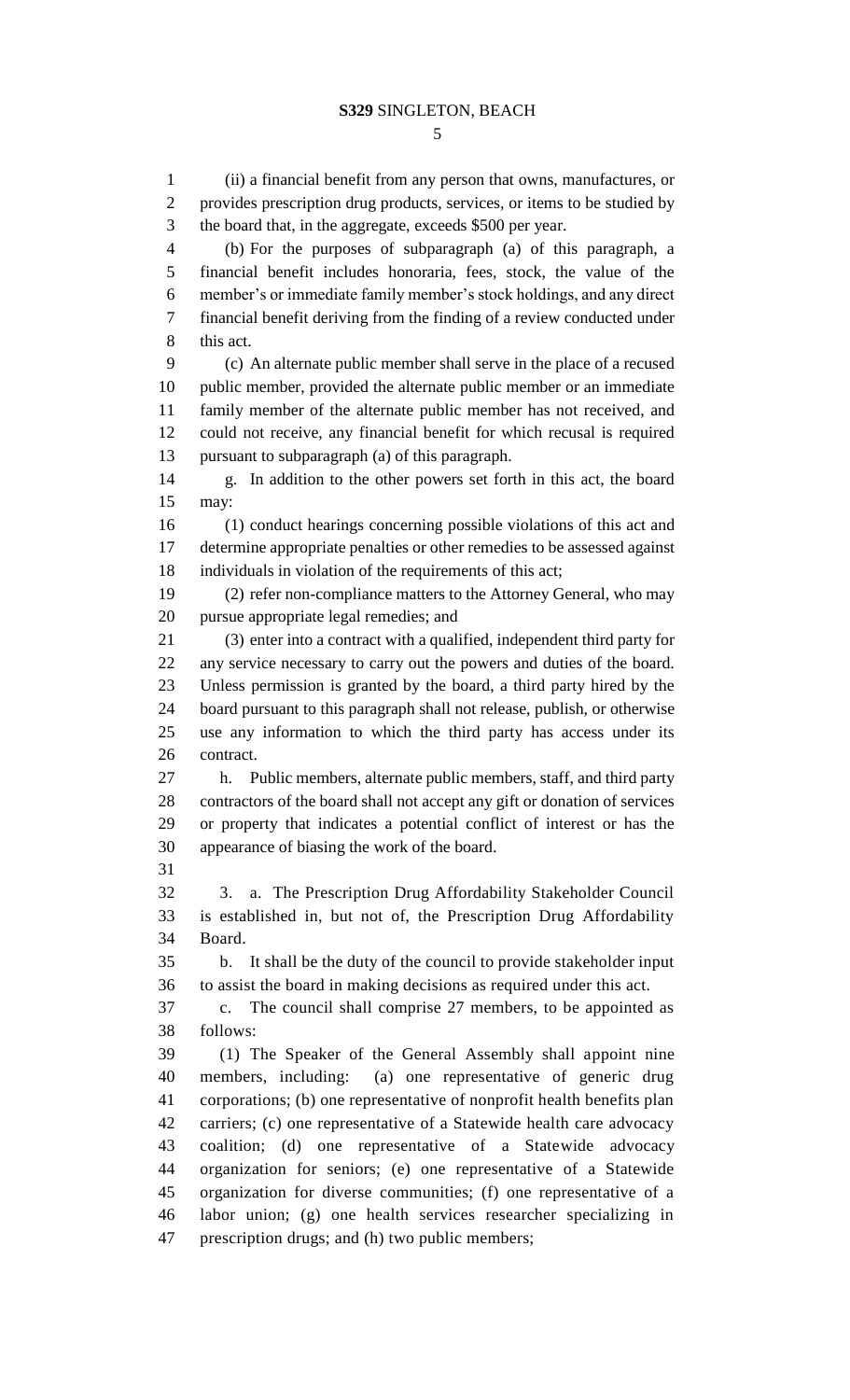(2) The President of the Senate shall appoint nine members, including: (a) one representative of brand name drug corporations; (b) one representative of physicians; (c) one representative of nurses; (d) one representative of hospitals; (e) one representative of dentists; (f) one representative of health benefits plan carriers; (g) one representative of the Office of Budget and Management in the Department of the Treasury; (h) one clinical researcher; and (i) one public member; and (3) The Governor shall appoint nine members, including: (a) one representative of brand name drug corporations; (b) one representative of generic drug corporations; (c) one representative of biotechnology companies; (d) one representative of for profit health benefits plan carriers; (e) one representative of employers; (f) one representative of pharmacy benefits managers; (g) one representative of pharmacists; (h) one pharmacologist; and (i) one public member. d. (1) The membership of the council shall collectively have knowledge of: (a) the pharmaceutical business model; (b) supply chain business models; (c) the practice of medicine and clinical training; (d) consumer and patient perspectives; (e) health care cost trends and drivers; (f) clinical and health services research; and (g) the State's health care marketplace. (2) To the extent practicable and consistent with State and federal law, the membership of the council shall reflect the racial, ethnic, and gender diversity of the State. (3) The chair of the Prescription Drug Affordability Board shall select, from among the membership of the council, two members who shall serve as co-chairs of the council. e. Each member of the council shall serve a term of three years, except that, of the members first appointed, nine shall serve for a term of one year, nine shall serve for a term of two years, and nine shall serve for a term of three years. Members shall be eligible for reappointment to the council. Vacancies in the membership shall be filled in the same manner as provided for the original appointment, and members shall serve until a successor has been appointed. f. Members of the council shall serve without compensation, but may be reimbursed for expenses reasonably incurred in the performance of their official duties. 4. a. Conflicts of interest involving the Prescription Drug Affordability Board shall be disclosed to the public on the board's Internet website as follows: (1) conflicts of interest involving staff of the Prescription Drug Affordability Board shall be disclosed at the time the staff member is hired or at such time as an existing staff member identifies or

acquires a new conflict of interest;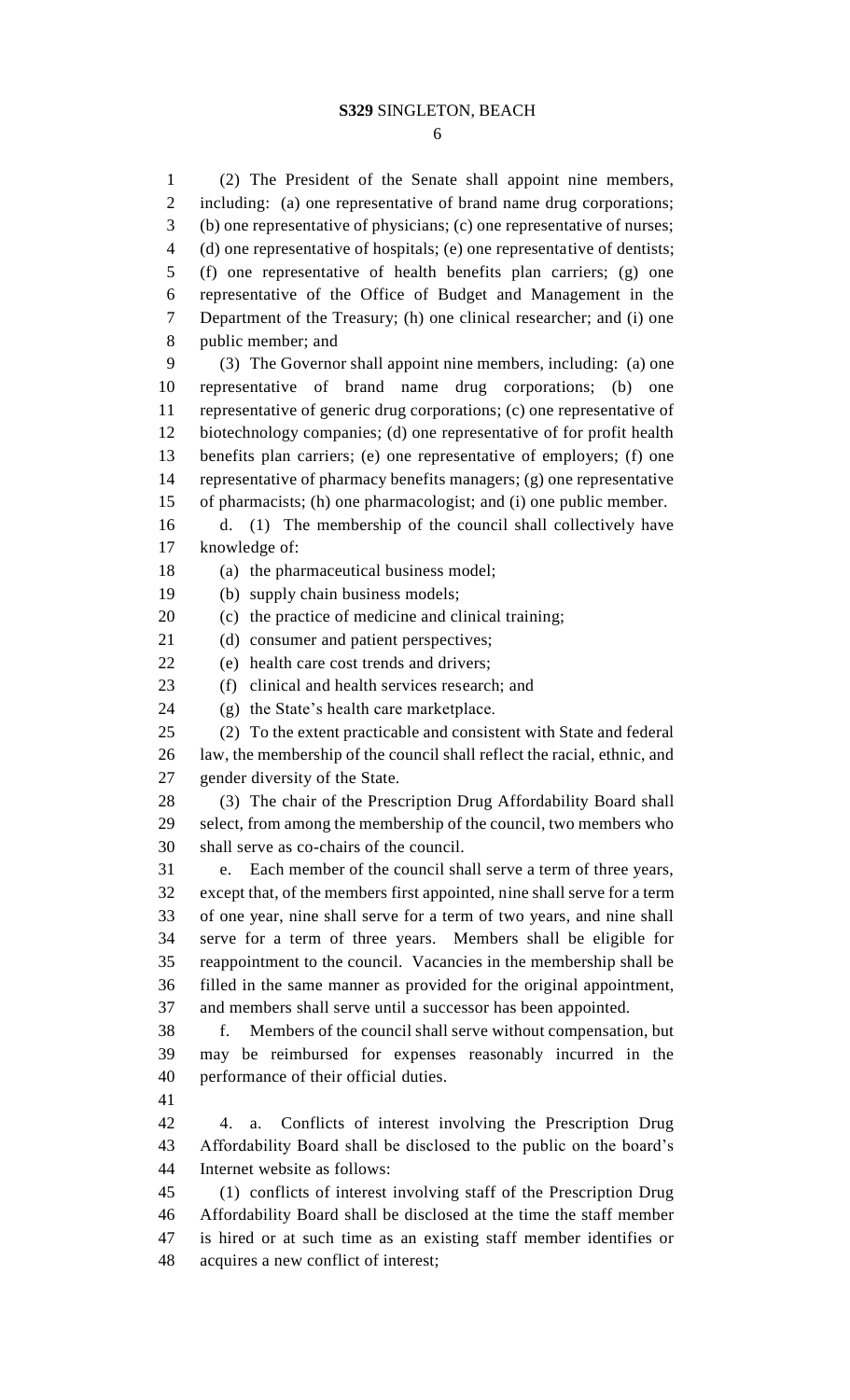(2) conflicts of interest involving the public members and alternate public members of the board shall be disclosed by the appointing authority at the time of appointment or at such time as an existing member identifies or acquires a new conflict of interest; and (3) conflicts of interest requiring recusal of a public member of the board from a final decision resulting from a review of a prescription drug product shall be disclosed in advance of the first public meeting after the conflict is identified, or within five days after the conflict is identified, whichever occurs first. b. Disclosure of a conflict of interest pursuant to this section shall include the type, nature, and magnitude of the interests of the individual involved. 5. a. The Prescription Drug Affordability Board shall conduct a study of the entire pharmaceutical distribution and payment system in the State and any policy options that are being used in other states and countries to lower the list price of pharmaceutical drug products, including, but not limited to: establishing upper payment limits; using a reverse auction marketplace; using a closed formulary; authorizing importation of prescription drugs from other countries; and implementing a bulk purchasing process. The study required pursuant to this subsection shall be completed no later than 18 months after the effective date of this act. b. No later than six months after the effective date of this act, the board shall conduct a study of the operation of the generic drug market in the United States, which study shall include a review of practitioner- administered drugs and consideration of: 28 (1) the prices of generic drugs on a year-to-year basis; (2) the degree to which generic drug prices affect yearly insurance premium changes; (3) annual changes in insurance cost-sharing for generic drugs; (4) the potential for, and history of, drug shortages; (5) the degree to which generic drug prices affect annual State spending under the State Health Benefits Program, the School Employees Health Benefits Program, the Medicaid and NJ FamilyCare

 programs, the Senior Gold program, and the Pharmaceutical Assistance to the Aged and Disabled program; and

(6) any other issues the board deems relevant.

 c. No later than six months after the effective date of this act, the board shall conduct a study of pharmacy benefit managers, with a focus on practices used by pharmacy benefit managers that may impact the cost of pharmaceutical drug products in New Jersey, as well as methods to regulate or otherwise restrict practices demonstrated to impact pharmaceutical drug product costs, including:

 (1) requiring pharmacy benefits managers to disclose to the board the sources and formulas used by pharmacy benefit managers to determine multiple source generic drug pricing and brand-name drug pricing, which sources and formulas are set forth in contracts between a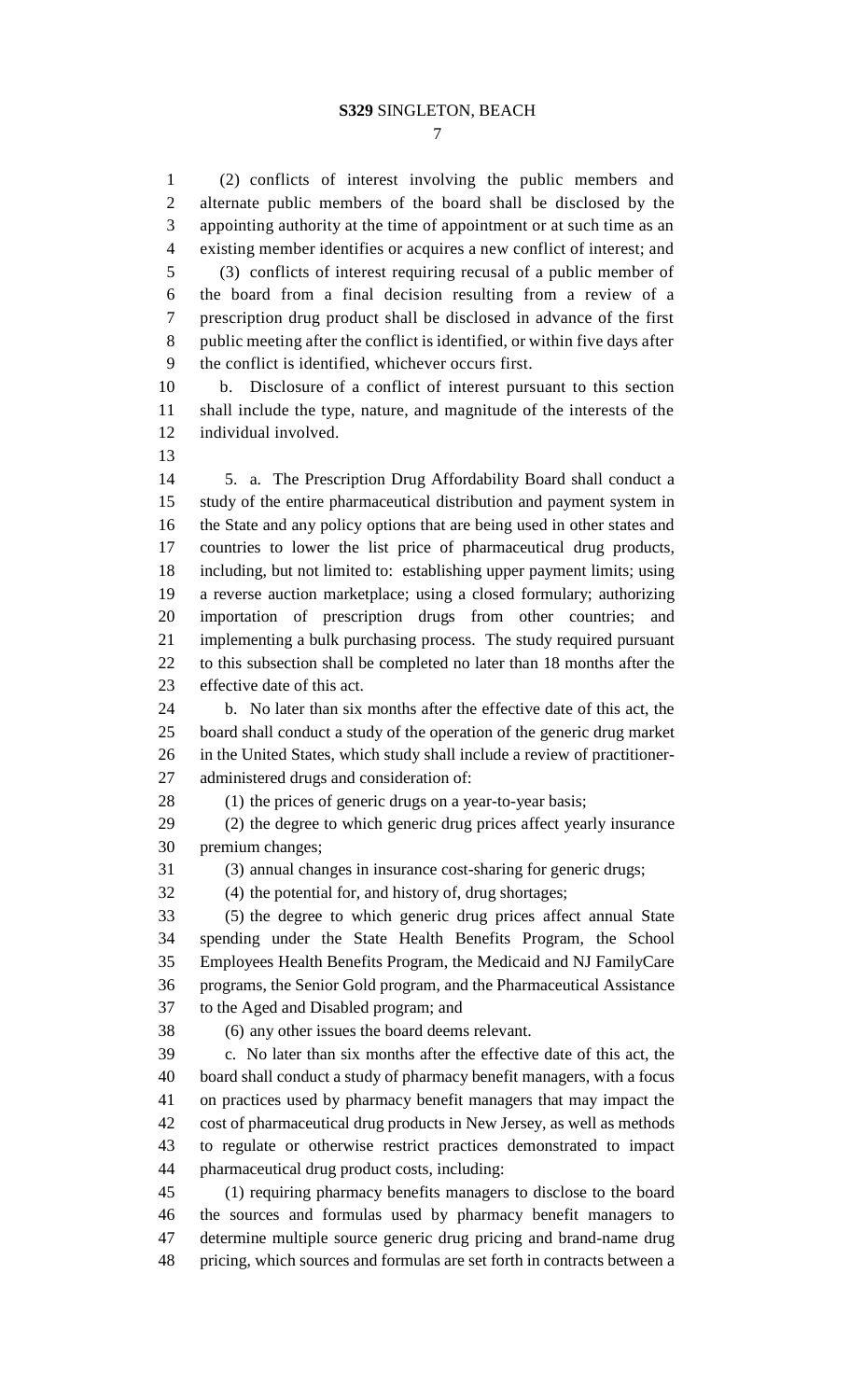pharmacy benefits manager and a pharmacy services administrative organization, or between a pharmacy benefits manager and a contracted pharmacy, pursuant to section 2 of P.L.2015, c.179 (C.17B:27F-2), and reviewing those sources and formulas; (2) reviewing whether health benefits plans and pharmacy benefit managers apply all manufacturer and pharmacy discounts, rebates, concessions, and fees at the point of sale or otherwise use the savings to reduce premiums to reduce the cost of pharmaceutical drug products for covered persons; (3) prohibiting pharmacy benefit managers from establishing high prices for payers and low reimbursement rates for pharmacies; and (4) reviewing the effects of manufacturer couponing on premium costs as well as copay accumulator adjustments and copayment maximizers for such coupons, and ensuring that the value of manufacturer payments are counted against the patient's deductible and 16 limits on out-of-pocket payments. 6. a. No later than 18 months after the effective date of this act, the Prescription Drug Affordability Board shall: (1) collect and review publicly-available information regarding prescription drug product manufacturers, health benefits plan carriers, wholesale distributors, and pharmacy benefits managers; and (2) identify states that require reporting on the cost of prescription drug products and initiate the process of entering into memoranda of understanding with those states to aid in the collection of transparency data for prescription drug products. b. Based on the information and data collected pursuant to subsection a. of this section, the board shall, in consultation with the Prescription Drug Affordability Stakeholder Council: (1) establish methods for collecting additional data necessary to carry out its duties under this act; and (2) identify circumstances under which the cost of a prescription drug product may create or has created affordability challenges for the State health care system and for New Jersey patients. c. The board shall use the information and data collected pursuant to subsection a. of this section to identify prescription drug products that are: (1) brand name drugs or biological products that, as adjusted annually for inflation in accordance with the Consumer Price Index, have: (a) a launch wholesale acquisition cost of \$30,000 or more per year or course of treatment; or (b) a wholesale acquisition cost increase of \$3,000 or more in any 12-month period, or over any course of treatment that is less than 12 months in duration; (2) interchangeable biological products that have a launch wholesale acquisition cost that is not at least 15 percent lower than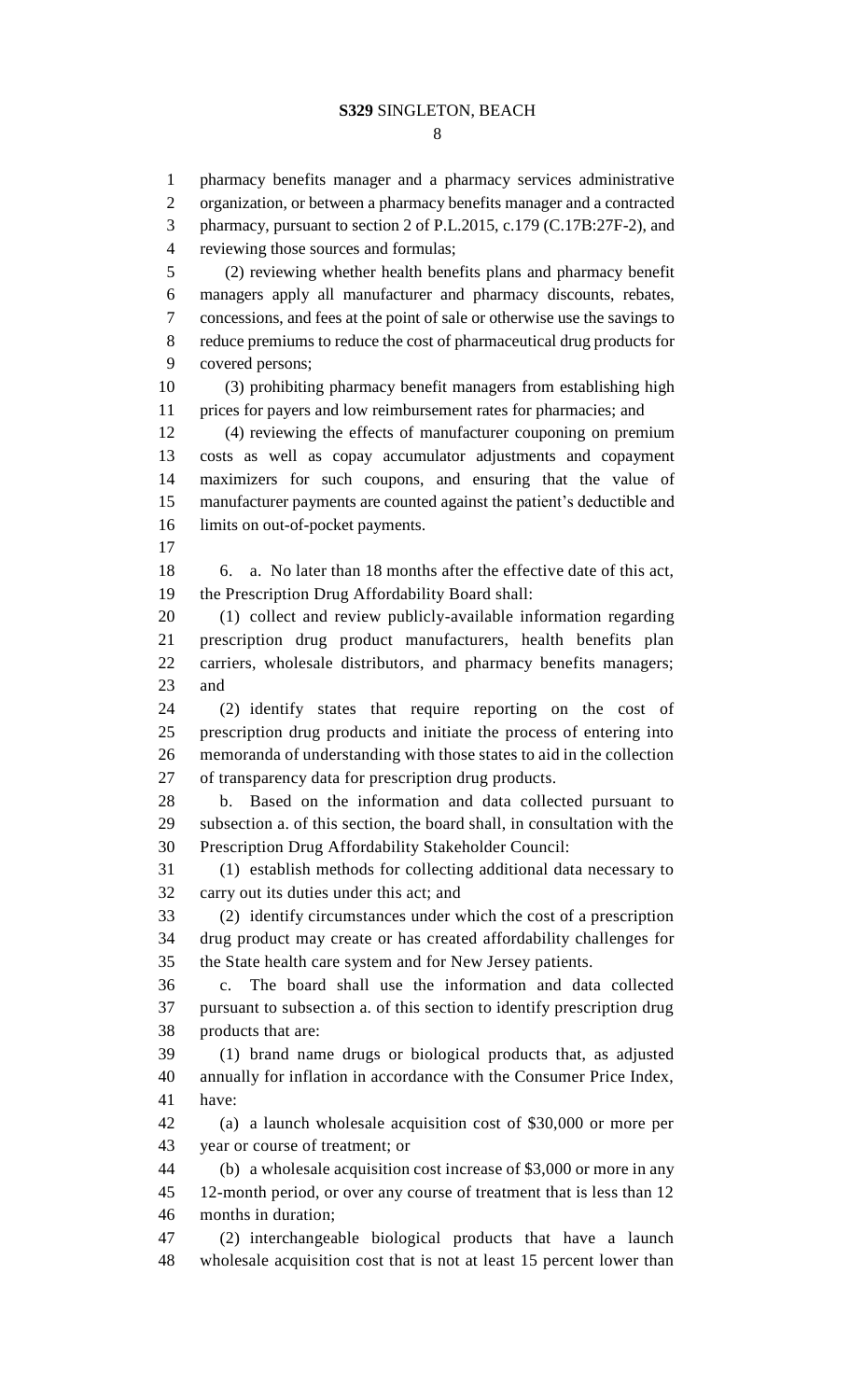the referenced brand name biological product at the time the interchangeable product is launched;

 (3) generic drugs that, as adjusted annually for inflation in accordance with the Consumer Price Index, have a wholesale acquisition cost:

(a) of \$100 or more for:

 (i) a 30-day supply lasting a patient for a period of 30 consecutive days, based on the recommended dosage approved for labeling by the United States Food and Drug Administration;

 (ii) a supply lasting a patient for fewer than 30 days, based on the recommended dosage approved for labeling by the United States Food and Drug Administration; or

 (iii) one unit of the drug, if the labeling approved by the United States Food and Drug Administration does not recommend a finite dosage; and

 (b) that increased by 200 percent or more during the immediately preceding 12-month period, as determined by the difference between the resulting wholesale acquisition cost and the average of the wholesale acquisition cost reported over the immediately preceding 12 months; and

 (4) in consultation with the council, other prescription drug products that the board determines may create affordability issues for the State health care system and New Jersey patients.

 7. a. After identifying prescription drug products pursuant to subsection c. of section 6 of this act, the Prescription Drug Affordability Board shall determine whether to conduct a cost review for each identified prescription drug product by seeking input from the Prescription Drug Affordability Stakeholder Council about the product and considering the average cost share of the product.

 b. (1) The information to conduct a cost review may include any document and research related to the manufacturer's selection of the introductory price or price increase of the prescription drug product, including life cycle management, net average price in the State, market competition and context, projected revenue, and the estimated value or cost-effectiveness of the prescription drug product.

 (2) To the extent that there is no publicly-available information to conduct a cost review pursuant to this section, the board shall request the information from the manufacturer of the prescription drug product and, as appropriate, a wholesale distributor, pharmacy benefits manager, or health benefits plan carrier with relevant information on how the cost of the prescription drug product in the State was established. The failure of a manufacturer, wholesale distributor, pharmacy benefits manager, or health benefits plan carrier to provide the board with information requested under this paragraph shall not affect the ability of the board to conduct a review pursuant to subsection c. of this section.

 c. (1) If the board conducts a review of the cost of a prescription drug product, the review shall determine whether use of the prescription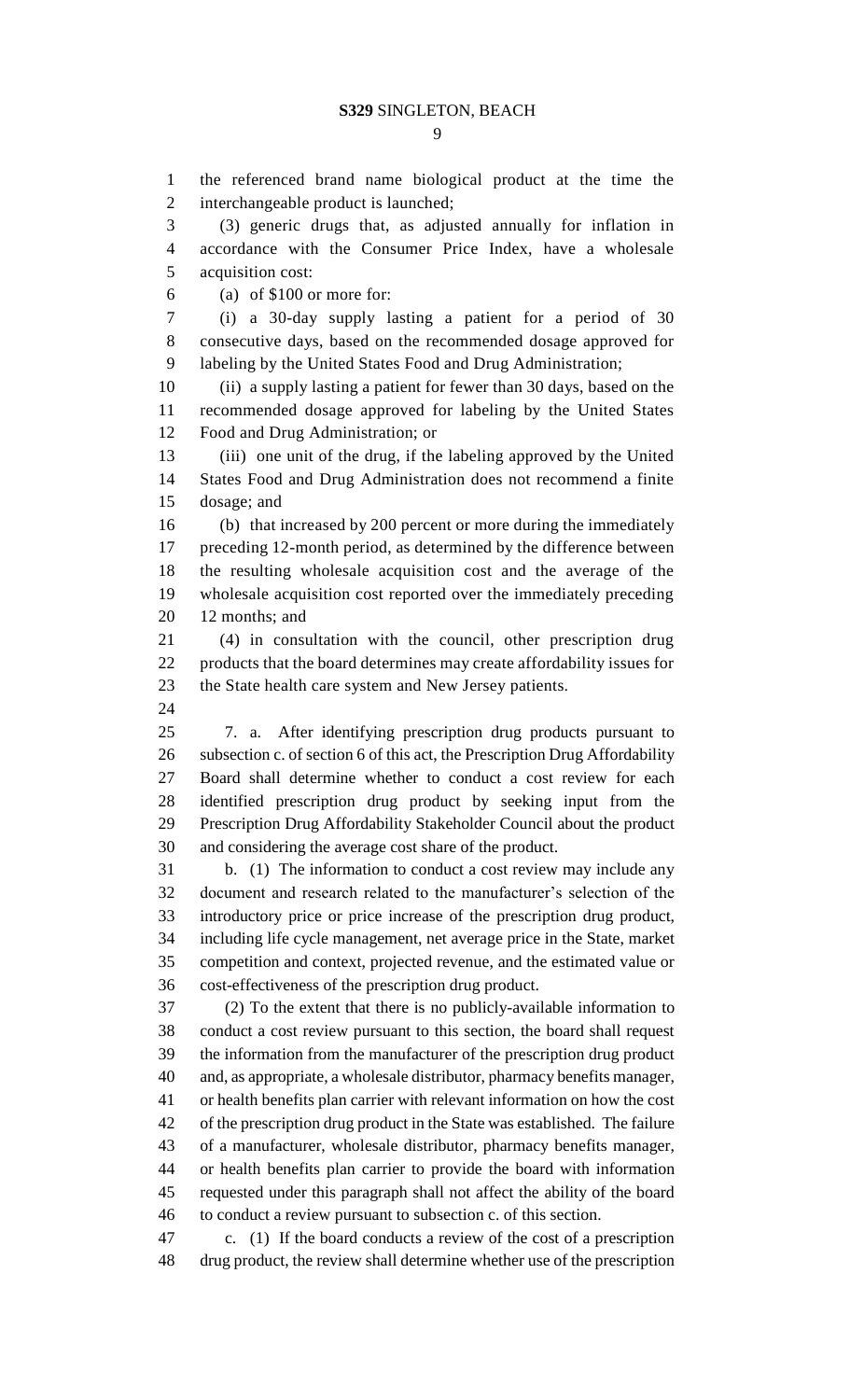drug product in a manner that is fully consistent with the labeling approved by the United States Food and Drug Administration or

 standard medical practice has led or will lead to affordability challenges for the State health care system or high out-of-pocket costs for New Jersey patients. (2) To the extent possible, in determining whether a prescription drug product identified pursuant to subsection c. of section 6 of this act has led or will lead to an affordability challenge, the board shall consider the following factors: (a) the wholesale acquisition cost and any other relevant prescription drug cost index for the prescription drug product sold in the State; (b) the average monetary price concession, discount, or rebate the manufacturer provides or is expected to provide to health benefits plans in the State, as reported by manufacturers and health benefits plans, expressed as a percent of the wholesale acquisition cost for the prescription drug product under review; (c) the total amount of the price concession, discount, or rebate the manufacturer provides to each pharmacy benefits manager operating in the State for the prescription drug product under review, as reported by manufacturers and pharmacy benefits managers, expressed as a percent of the wholesale acquisition costs; (d) the price at which therapeutic alternatives have been sold in the State; (e) the average monetary concession, discount, or rebate the manufacturer provides or is expected to provide to health benefits plan payors and pharmacy benefits managers in the State for therapeutic alternatives; (f) the costs to health benefits plans based on patient access consistent with United States Food and Drug Administration label indications; (g) the effects on patient access resulting from the cost of the prescription drug product relative to insurance benefit design; (h) the current or expected dollar value of the drug-specific patient access programs that are supported by the manufacturer; (i) the relative financial effects on health, medical, and social service costs as can be quantified and compared to the baseline effects of existing therapeutic alternatives; (j) the average patient copay or other cost-sharing for the prescription drug product in the State; and (k) any additional factors established by the board by regulation.

 (3) If the board is unable to determine, using the factors listed in paragraph (2) of this subsection, whether a prescription drug product will produce or has produced challenges to the affordability of the product to the State health care system, the board may consider the following factors:

 (a) the manufacturer's research and development costs, as indicated on the manufacturer's federal tax filing or information filed with the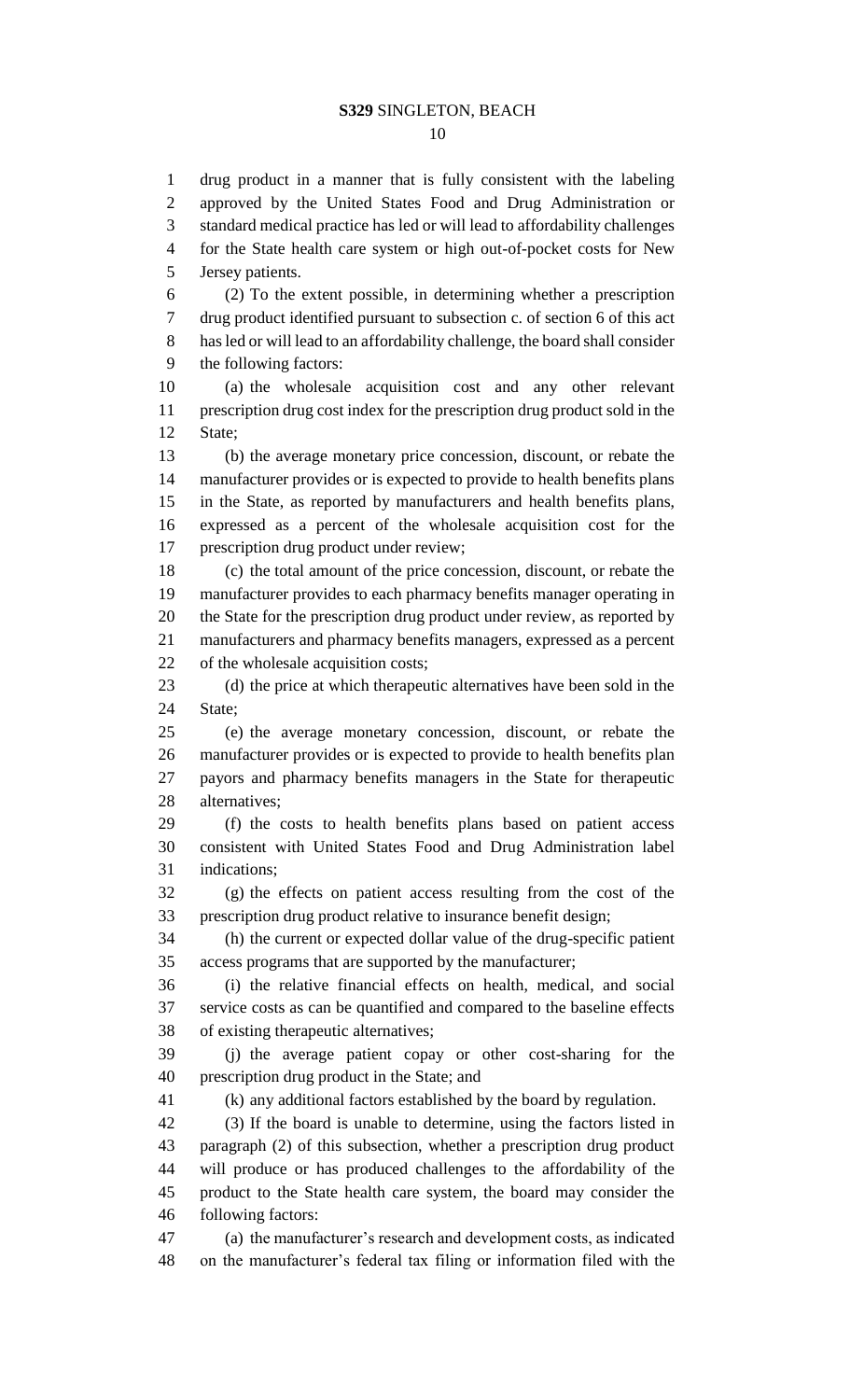federal Securities and Exchange Commission for the most recent tax year, in proportion to the manufacturer's sales in the State;

 (b) the portion of direct-to-consumer marketing costs specific to the prescription drug product under review that are eligible for favorable federal tax treatment in the most recent tax year, multiplied by the ratio of total manufacturer in-State sales to total manufacturer sales in the United States for the product;

 (c) gross and net manufacturer, pharmacy benefits manager, and wholesale distributor revenues for the prescription drug product under review for the most recent tax year;

 (d) any additional factors proposed by the manufacturer and appropriate health benefits plan carriers, wholesale distributors, and pharmacy benefits managers that the board considers relevant; and

(e) any additional factors that the board establishes by regulation.

 d. The board's process and criteria for identifying prescription drugs pursuant to subsection c. of section 6 of this act, and for determining whether to conduct a cost review of the prescription drug pursuant to this section, shall be established by the board by rules and regulations adopted pursuant to the "Administrative Procedure Act," P.L.1968, c.410 (C.52:14B-1 et seq.), which rules and regulations shall constitute the comprehensive operating plan governing the board, and may include such other requirements as shall be necessary to implement the provisions of this act.

 8. All information and data obtained by the Prescription Drug Affordability Board pursuant to this act shall be made publicly available unless the board determines the information or data to be a trade secret or confidential or proprietary information. Information and data determined to be a trade secret or confidential or proprietary information shall not be a government record pursuant to P.L.1963, c.73 (C.47:1A- 1 et seq.) or P.L.2001, c.404 (C.47:1A-5 et al.). Only board members and board staff shall have access to information and data the board determines to be a trade secret or confidential or proprietary information pursuant to this section.

 9. a. If, pursuant to the study conducted under section 5 of this act, the Prescription Drug Affordability Board determines that it is in the best interests of the State to establish a process for establishing upper payment limits for, or allowing importation from other countries of, prescription drug products that it determines have led or will lead to an affordability challenge, the board, in conjunction with the Prescription Drug Affordability Stakeholder Council, shall draft a plan of action for implementing the recommended action. The board, in its discretion, may recommend both establishing upper payments limits and allowing importation from other countries for a given prescription drug product. (1) If the board determines it is in the best interests of the State to establish upper payment limits, the board's plan of action shall include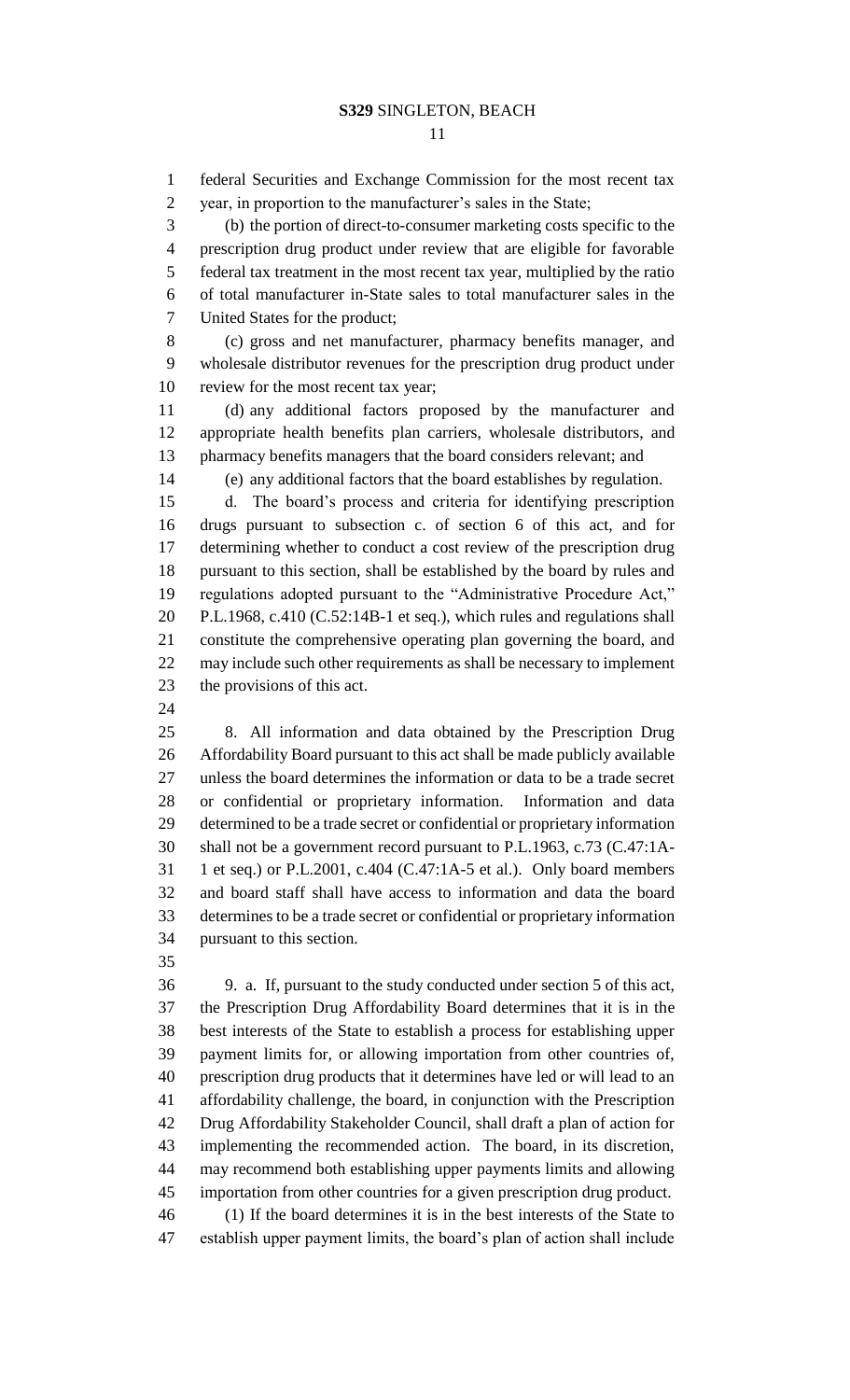the criteria the board will use to establish upper payment limits, which criteria shall include consideration of: (a) the cost of administering the prescription drug product; (b) the cost of delivering the prescription drug product to consumers; and (c) other relevant administrative costs related to the prescription drug product. (2) If the board determines it is in the best interests of the State to establish a process for importing prescription drugs from other countries, the board's plan of action shall include the criteria the board will use to establish the process, which criteria shall include consideration of: (a) the administrative costs of establishing a system to import prescription drugs; (b) whether to allow direct importation by New Jersey consumers 16 or to limit importation to pharmacies or to authorized State entities; (c) the costs of developing mechanisms to ensure the safety and security of a prescription drug importation system, including mechanisms to verify the quality, source, and integrity of imported prescription drug products; (d) whether the added costs of implementing a prescription drug product importation system will negate the anticipated savings of allowing prescription drug importation; and (e) other relevant administrative costs. b. The process for establishing upper payment limits shall: (1) prohibit the application of an upper payment limit for a prescription drug that is included in the prescription drug shortage list promulgated by the United States Food and Drug Administration; and (2) require the board to monitor the availability of any prescription drug product for which it establishes an upper payment limit and, if there becomes a shortage of the prescription drug product in the State, reconsider or suspend the upper payment limit. c. No later than 24 months after the effective date of this act, the board shall submit a plan of action drafted pursuant to subsection a. of this section to the Legislature for approval. The plan shall be deemed rejected unless legislation implementing the plan is adopted within 90 days after the date the plan is submitted to Legislature for approval. Legislation approving a plan submitted by the board may include modifications to the plan as submitted for approval, and in no case shall a plan be deemed rejected solely because the legislation implementing the plan makes technical or substantive changes to the plan submitted by the board. The board shall have no authority to establish upper payment limits for prescription drug products pursuant to section 11 of this act, or authorize the importation of prescription drug products from other countries, unless the board's plan of action has been approved through the adoption of implementing legislation as provided in this subsection.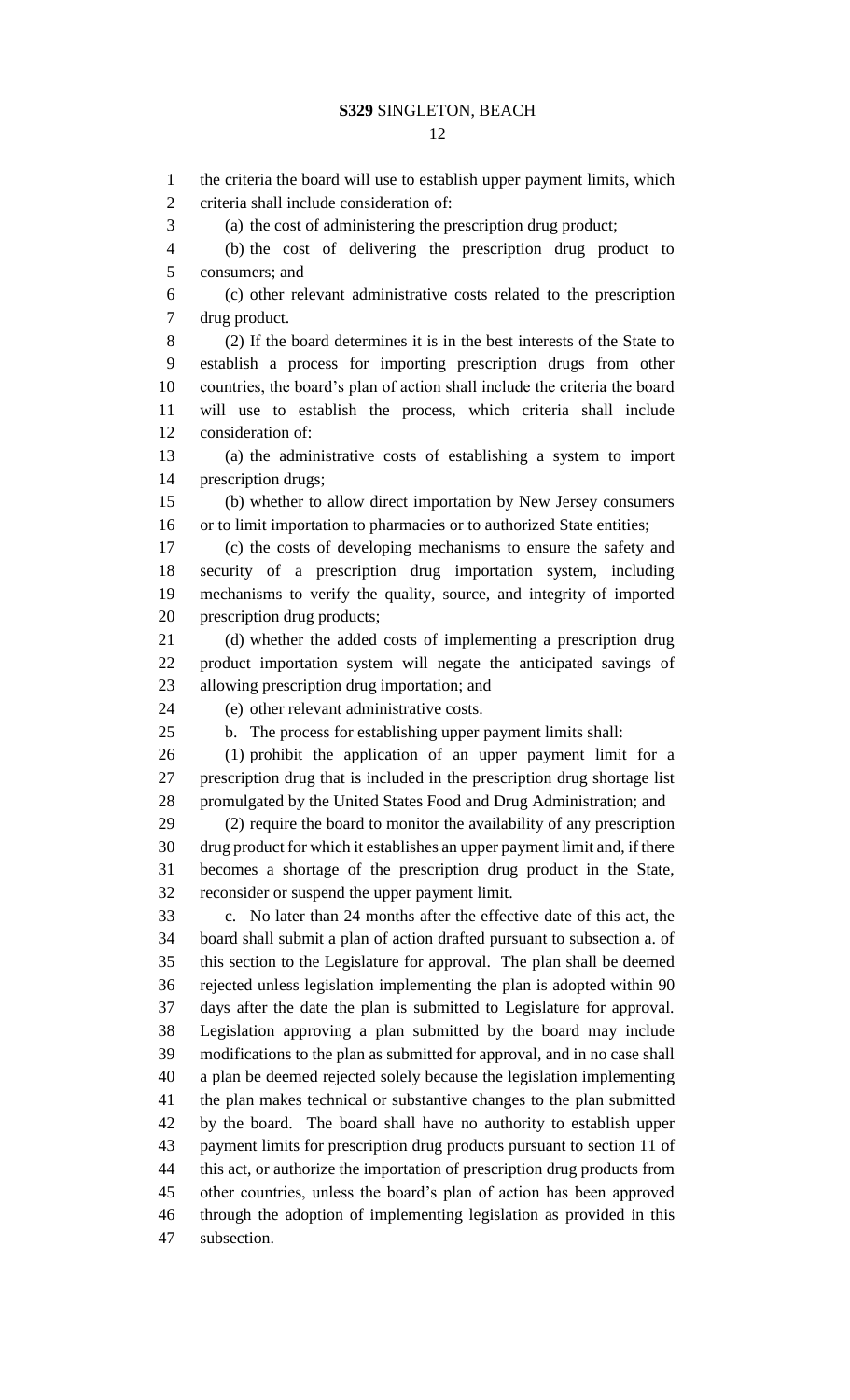1 10. a. Subject to the requirements of subsection c. of section 10 of this act, commencing 30 months after the effective date of this act, the Prescription Drug Affordability Board may establish upper payment limits for prescription drug products that are: (1) purchased or paid for by a unit of State or local government or an organization on behalf of a unit of State or local government; (2) paid for through a health benefit plan on behalf of a unit of State or local government; or (3) purchased or paid for by the State Medicaid or NJ FamilyCare programs. b. The upper payment limits established pursuant to subsection a. of this section shall be established for prescription drug products that have led or will lead to an affordability challenge, and shall be established in accordance with the criteria established by the board by regulation. c. The board shall monitor the availability of any prescription drug for which it establishes an upper payment limit and, if there becomes a shortage of the prescription drug product in the State, determine whether to suspend or alter the upper payment limit for that prescription drug product. d. An upper payment limit established pursuant to subsection a. of this section shall not apply to any prescription drug product included in the prescription drug shortage list maintained by the United States Food and Drug Administration. 11. a. A person aggrieved by a decision or order of the Prescription Drug Affordability Board may seek a rehearing of the decision to the board within 30 days after the issuance of the decision or order, or the decision or order shall become final. b. The board shall conduct a new hearing on a decision or order for which a rehearing is requested pursuant to subsection a. of this section, and make a final decision or issue a final order no later than 60 days after the rehearing is requested. c. A final decision or order of the board may be appealed to the Appellate Division of the Superior Court no later than 45 days after issuance of the decision. The court shall have the power to grant such relief as it deems just and proper, and to make or enter an order enforcing, modifying, or setting aside, in whole or in part, the board's decision or order. The findings of fact on which a decision or order of the board is based shall be conclusive if supported by substantial evidence on the record considered as a whole. d. Filing an appeal to the Appellate Division of the Superior Court pursuant to subsection c. of this section shall not stay enforcement of a final decision or order of the board unless a stay is issued by the court upon application in accordance with the Rules of Court or by the board upon terms and conditions as it deems proper.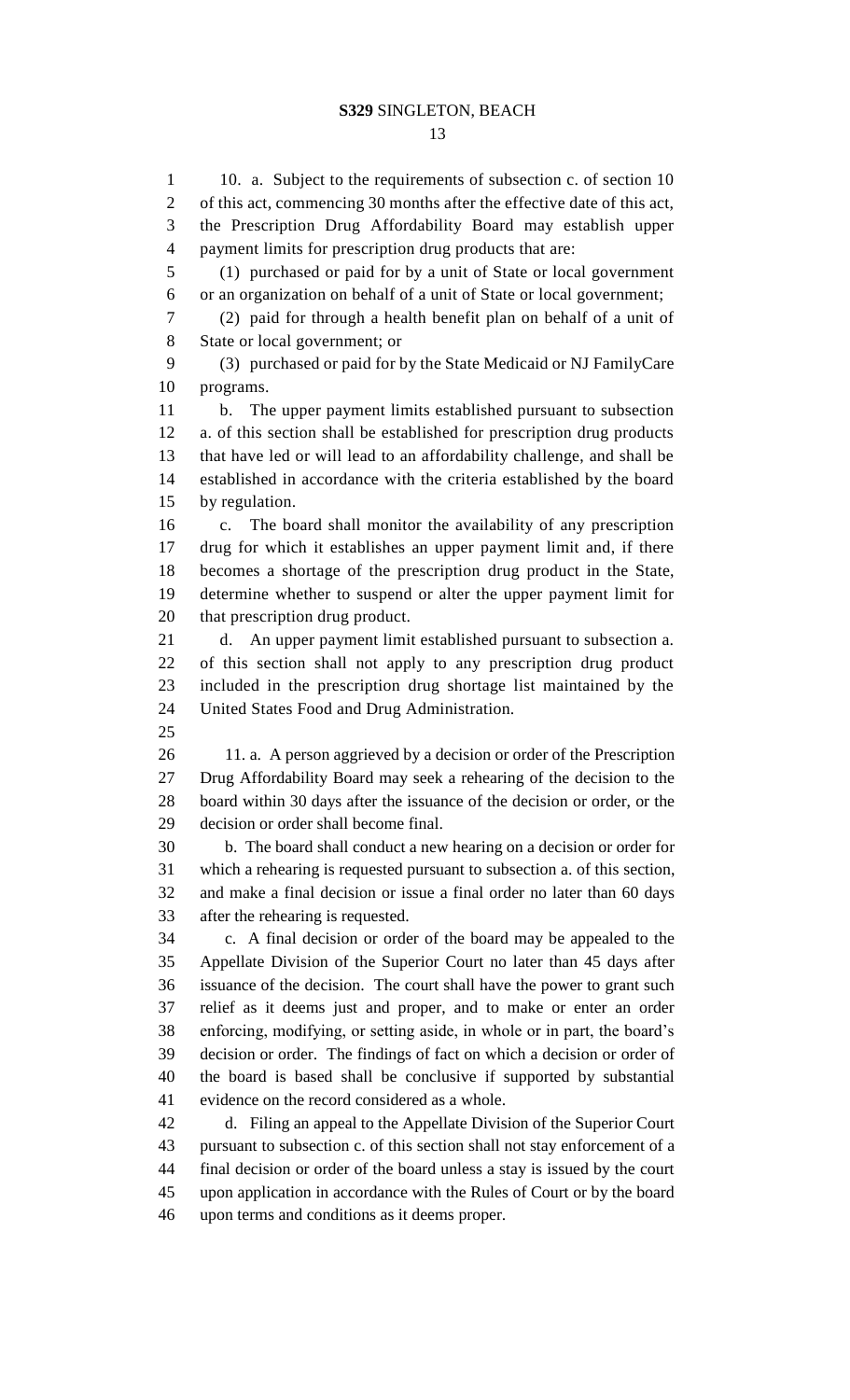#### 

 12. The Prescription Drug Affordability Board shall submit the following reports to the Governor and, pursuant to section 2 of P.L.1991, c.164 (C.52:14-19.1), to the Legislature: a. No later than March 31 of each year, the board shall submit a report concerning: (1) price trends for prescription drug products; (2) the number of prescription drug products that were subject to board review and the results of the review; and (3) recommendations for legislation or other action as may be necessary to make prescription drug products more affordable in the State. b. No later than 18 months after the effective date of this act, the board shall submit a report concerning the board's recommendations with regard to each policy option reviewed under the study completed pursuant to subsection a. of section 5 of this act and its recommendations for legislative, executive, and administrative action as may be appropriate. c. No later than 36 months after the effective date of this act, the board shall submit a report concerning: (1) the legality, obstacles, and benefits of establishing upper payment limits on all purchases and payor reimbursements of prescription drug products in the State; (2) recommendations as to whether the authority of the board should be expanded legislatively to allow the board to establish upper payment limits on all purchases and payor reimbursements of prescription drug products in the State; and (3) recommendations concerning the importation of prescription drug products from other countries, including recommendations for legislation as may be necessary to authorize the practice and ensure the safety, security, quality, and integrity of imported prescription drug products. 13. a. There is appropriated from the General Fund to the Prescription Drug Affordability Board established pursuant to this act the sum of \$1,000,000 million for the purposes of effectuating the provisions of this act. b. The Legislature shall annually appropriate from the General Fund to the Prescription Drug Affordability Board established pursuant to this act the sum of \$1,000,000 for the purposes of effectuating the provisions of this act. 14. This act shall take effect immediately. STATEMENT This bill establishes the Prescription Drug Affordability Board (Board), which will be charged with protecting New Jersey residents,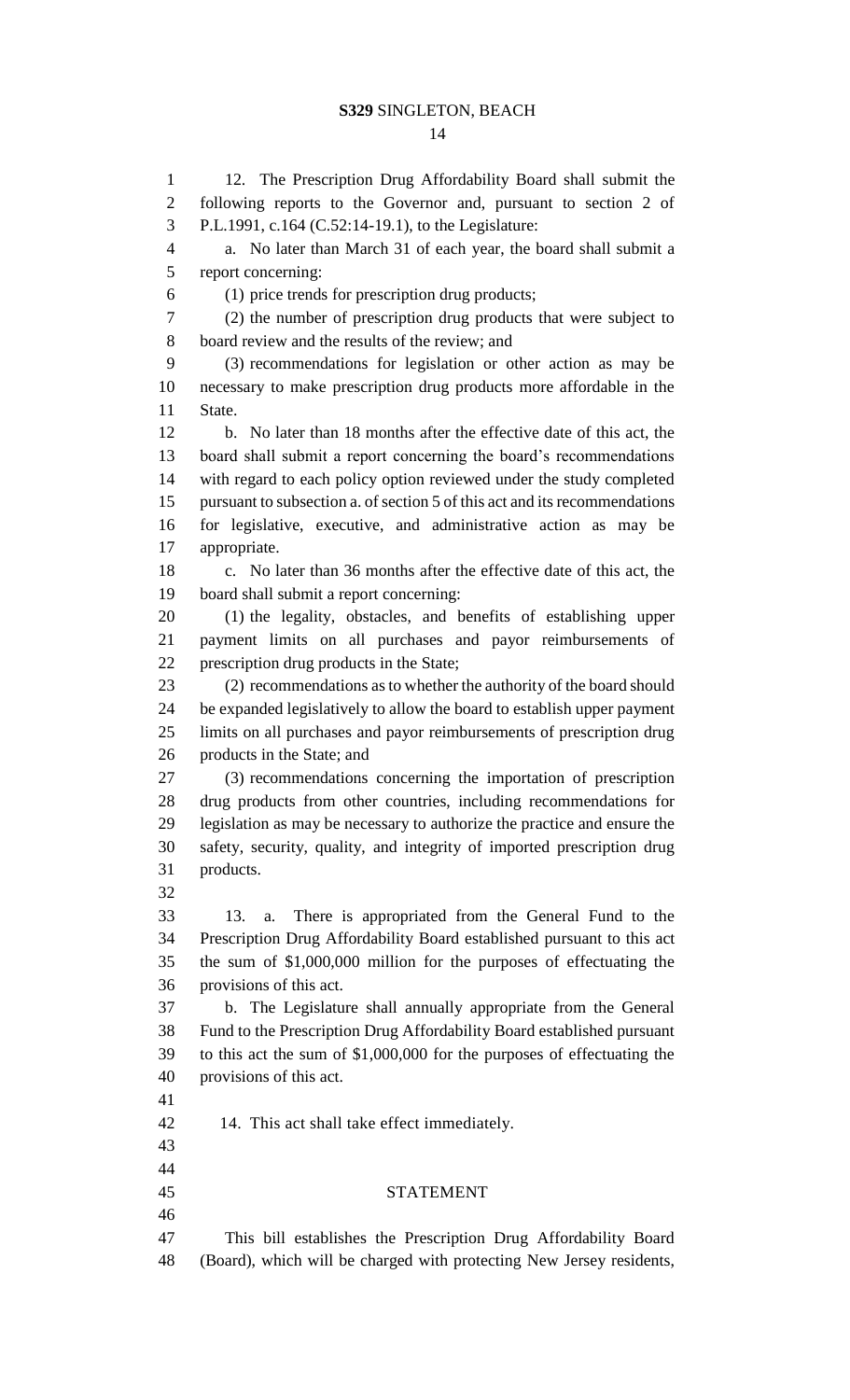State and local governments, health benefits plans, health care providers, licensed pharmacies, and other stakeholders within the State health care system from the high costs of prescription drug products, including brand name and generic drugs, biological products, and interchangeable biological products. The Board will be established in, but not of, the Department of Law and Public Safety, and will be independent of any supervision or control by the department or any agency within the department.

 The Board will comprise five public members and three alternate public members, who will participate in Board deliberations in any case in which a public member is recused. All Board members will be required to have expertise in health care economics or clinical medicine. The Governor, the President of the Senate, the Speaker of the General Assembly, and the Attorney General will each appoint one public member, and the President of the Senate and the Speaker of the General Assembly will jointly appoint the fifth member, who will serve as chair of the Board. The Governor, the President of the Senate, and the Speaker of the General Assembly will each appoint one alternate public member. To the extent practicable and consistent with State and federal law, the membership of the Board is to reflect the racial, ethnic, and gender diversity of the State.

 Board members will serve for a term of five years, with staggered appointment for the public members first appointed. Board members will be eligible for reappointment, and vacancies in the membership are to be filled in the same manner as provided for the original appointment.

 The chair of the Board is to hire an executive director, general counsel, and staff, and develop a five-year budget and staffing plan that will be subject to approval by the Board as a whole. The executive director, general counsel, and board staff will receive a salary as provided in the Board's budget. Board members will be entitled to such compensation as may be approved under the State budget, and will be entitled to reimbursement for expenses reasonably incurred in the performance of their official duties.

 The Board will meet in open session at least once every six weeks, except that the chair will have the authority to postpone or cancel any required meeting. Three Board members will constitute a quorum for the purposes of conducting official Board business. Generally, Board deliberations and proceedings are to take place in open session; however the Board may meet in closed session to discuss trade secrets or confidential and proprietary data and information, which is defined in the bill to include any information that is not otherwise available from public sources. To the extent practicable, the Board is to access pricing information for prescription drug products by entering into memoranda of understanding with other states to which manufacturers already report pricing information, but it may seek out other available sources of pricing information.

 The Board is to provide public notice of each Board meeting at least two weeks in advance of the meeting, and make materials for each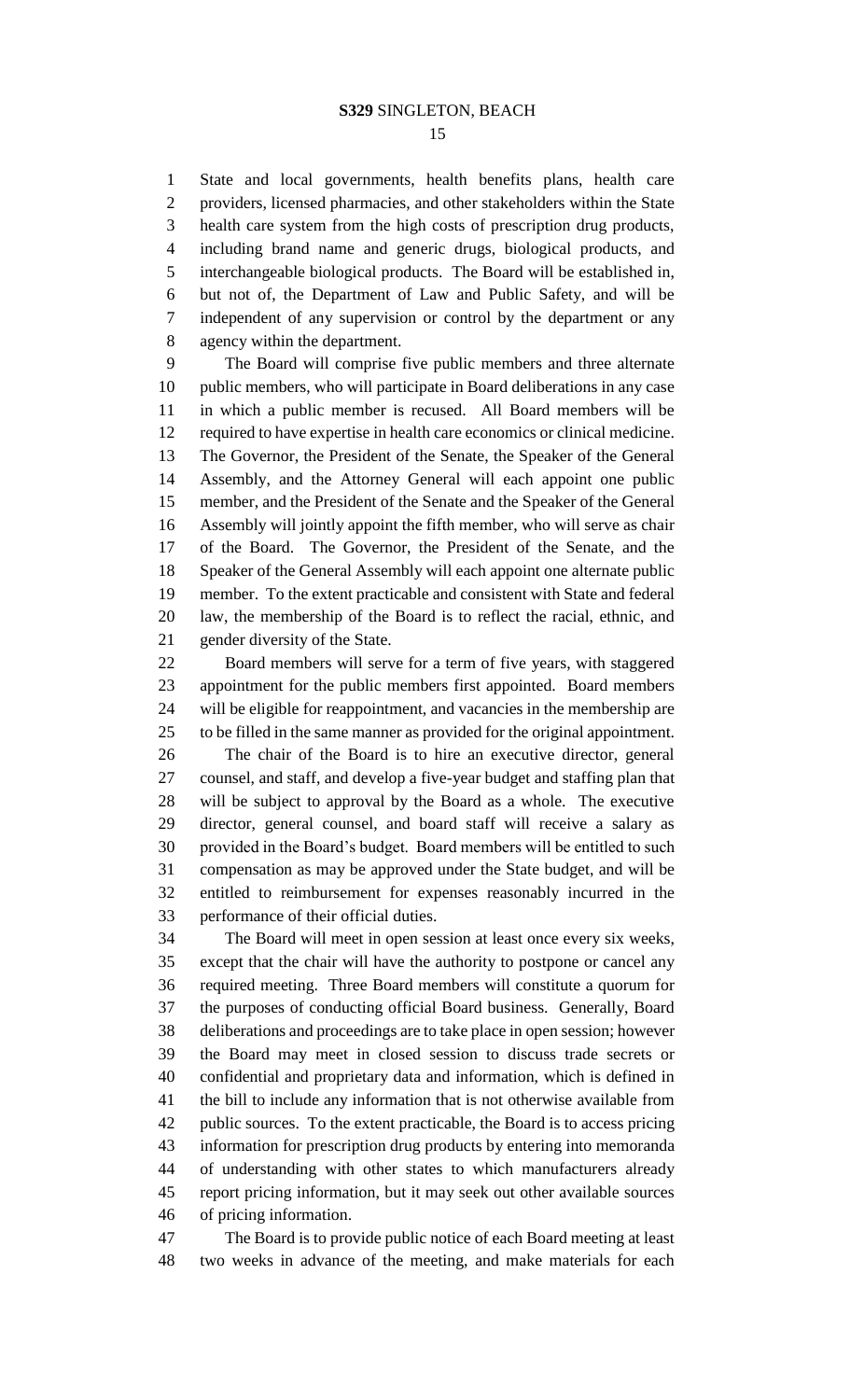meeting available to the public at least seven calendar days in advance of the meeting. The Board is to provide an opportunity for public comment at each open meeting and provide the public with the opportunity to submit written comments on pending decisions.

 Board members will be prohibited from employment with, serving on the board of, or consulting for, pharmaceutical manufacturers, pharmacy benefits managers, health benefits plan carriers, or wholesale distributors or related trade associations. Individuals appointed to the Board will be required to disclose, at the time of appointment, any conflict of interest, including whether the individual has any association that has the potential to bias or create the appearance of biasing the individual's decisions in Board matters. Public Board members are to recuse themselves from decisions related to a prescription drug product if the member, or an immediate family member of the member, has received or could receive a financial benefit deriving from the work of the Board or a benefit from a manufacturer that, in the aggregate, exceeds \$500 per year. Board members, staff, and third party contractors will be prohibited from accepting any gift or donation of services or property that indicates a potential conflict of interest or has the appearance of biasing the work of the Board. The bill requires conflicts of interest involving Board staff, Board members, and mandatory recusals of Board members to be disclosed to the public on the board's Internet website, including information on the type, nature, and magnitude of the interests of the individual involved.

 The Board will be required to conduct hearings on possible violations of the provisions of the bill and determine appropriate penalties or other remedies to be assessed for substantiated violations, and refer non-compliance matters to the Attorney General for further legal action. The Board will be permitted to enter into contracts with qualified, independent third parties for any service necessary to carry out its powers and duties. A person aggrieved by a decision or order of the Board will have 30 days to seek a rehearing of the decision or order; thereafter, the decision or order becomes final. When so requested, the Board will conduct a new hearing on the decision or order and make a final decision or issue a final order no later than 60 days after the rehearing is requested. A final decision of the Board may be appealed to the Appellate Division of the Superior Court no later than 45 days after issuance of the decision. The Board's findings of fact will be deemed conclusive on appeal if supported by substantial evidence on the record. An appeal to the Appellate Division will not automatically stay enforcement of the final order or decision; however, the court will have the authority to issue a stay as it deems proper.

 The Board will be initially established using \$1 million appropriated under the bill for this purpose. Thereafter, the Legislature is directed to annually appropriate \$1 million to support the Board's operations.

 The bill additionally establishes the Prescription Drug Affordability Stakeholder Council (Council), which will provide stakeholder input to assist the Board in making decisions. The Council will comprise 27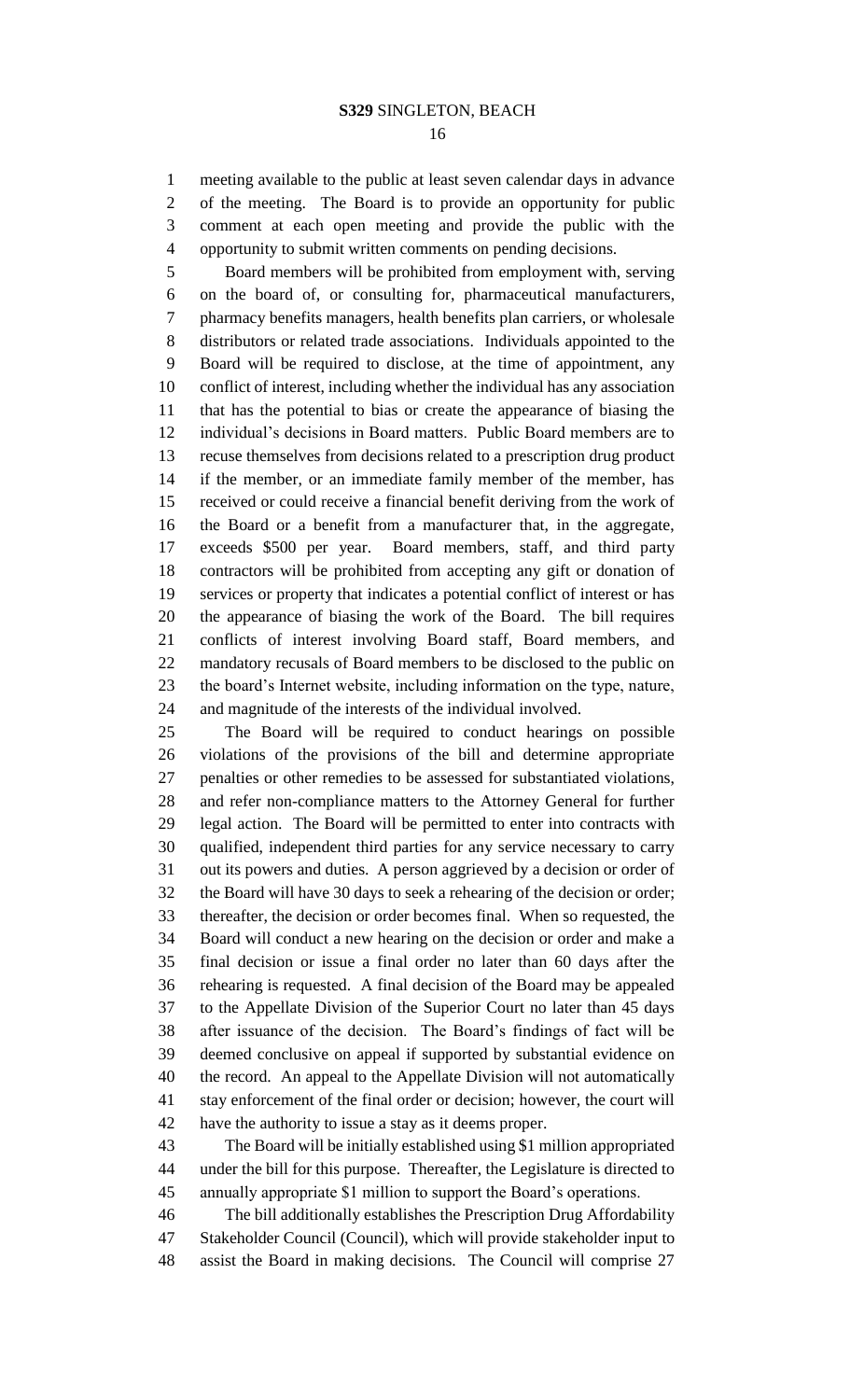members, with nine members each to be appointed by the Speaker of 2 the General Assembly, the Senate President, and the Governor. Council members will represent various stakeholders throughout the pharmaceutical and healthcare system, and are to collectively have knowledge of the pharmaceutical business model, supply chain business models, the practice of medicine and clinical training, consumer and patient perspectives, health care cost trends and drivers, clinical and health services research, and the State health care marketplace. To the extent practicable and consistent with State and federal law, the membership of the Council is to reflect the racial, ethnic, and gender diversity of the State. The chair of the Prescription Drug Affordability Board will select two Council members to serve as co-chairs of the Council. Members of the council will serve a term of three years, with staggered appointments for the members first appointed. Council members will be eligible for reappointment to the Council; vacancies in the membership are to be filled in the same manner as provided for the original appointment; and members will serve until a successor has been appointed. Council members will serve without compensation but may be reimbursed for expenses reasonably incurred in the performance of their official duties.

 The bill requires the Prescription Drug Affordability Board to conduct a study of the entire pharmaceutical distribution and payment system in the State, as well as policy options being used in other states and countries to lower the list price of pharmaceutical drug products, including, but not limited to: establishing upper payment limits; using a reverse auction marketplace; using a closed formulary; allowing importation of pharmaceutical drug products from other countries; and implementing a bulk purchasing process. This study is to be completed no later than 18 months after the effective date of the bill.

 The Board will also conduct a study of the operation of the generic drug market in the United States that includes a review of practitioner- administered drugs and that considers: the prices of generic drugs on a year-to-year basis; the degree to which generic drug prices affect yearly insurance premium changes; annual changes in insurance cost-sharing for generic drugs; the potential for, and history of, drug shortages; the degree to which generic drug prices affect annual State spending under the State Health Benefits Program, the School Employees Health Benefits Program, the Medicaid and NJ FamilyCare programs, the Senior Gold program, and the Pharmaceutical Assistance to the Aged and Disabled program; and any other issues the Board deems relevant.

 The Board will further be required to conduct a study of pharmacy benefit managers, with a focus on practices used by pharmacy benefit managers that may impact the cost of pharmaceutical drug products in New Jersey, as well as methods to regulate or otherwise restrict practices demonstrated to impact pharmaceutical drug product costs, including: (1) requiring disclosure of the sources and formulas used by pharmacy benefit managers to determine multiple source generic drug pricing and brand-name drug pricing; (2) reviewing whether health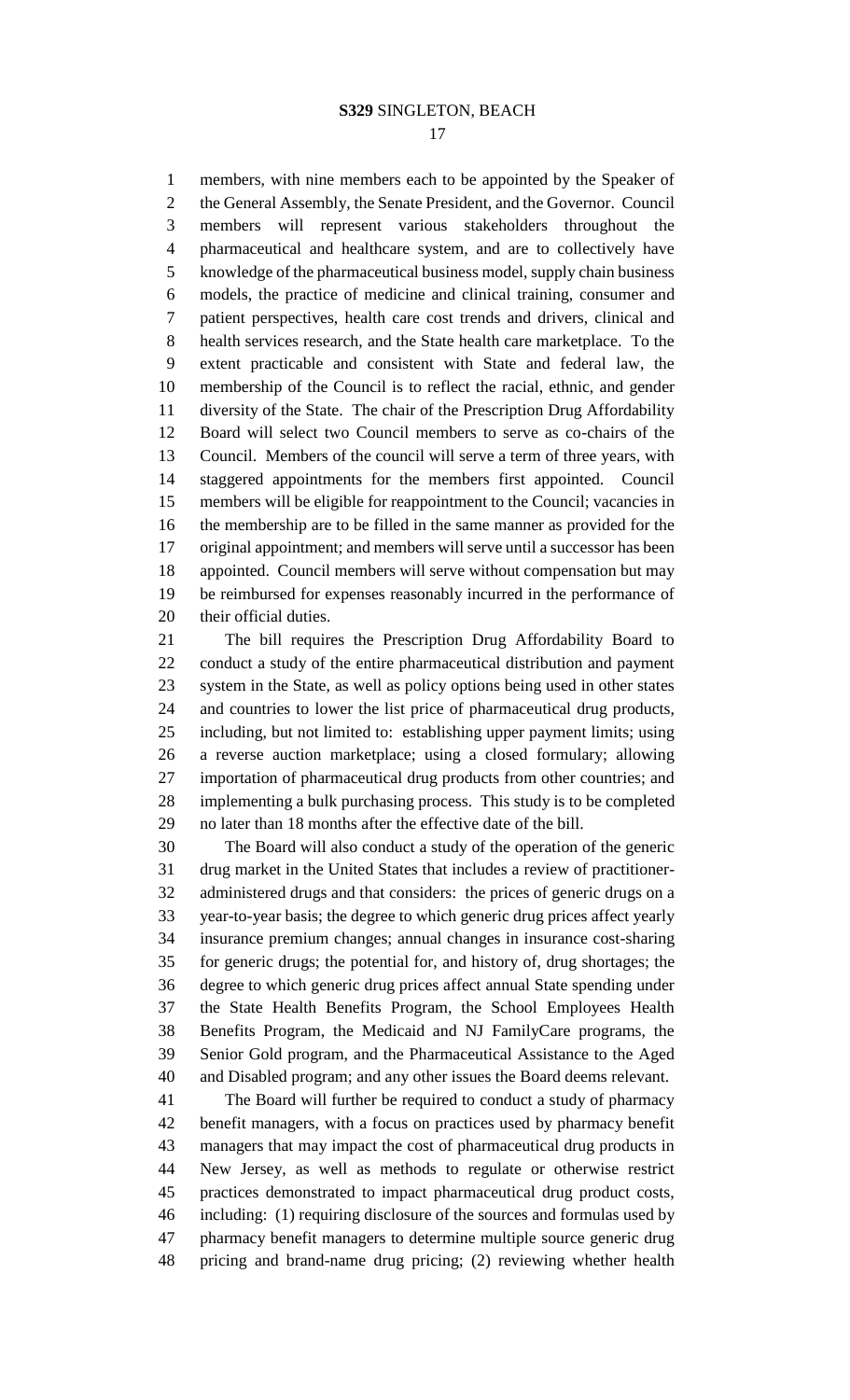benefits plans and pharmacy benefit managers apply all manufacturer and pharmacy discounts, rebates, concessions, and fees at the point of sale or use the savings to reduce premiums to reduce the cost of pharmaceutical drug products for covered persons; (3) prohibiting pharmacy benefit managers from establishing high prices for payers and low reimbursement rates for pharmacies; and (4) reviewing the effects of manufacturer couponing on premium costs as well as copay accumulator adjustments and copayment maximizers for such coupons, and ensuring that the value of manufacturer payments are counted against the patient's deductible and limits on out-of-pocket payments.

 The studies of the generic drug market and pharmacy benefit managers are to be conducted within six months of the effective date of the bill.

 The Board is also required, in consultation with the Council, to collect and review publicly-available information regarding prescription drug product manufacturers, health benefits plan carriers, wholesale distributors, and pharmacy benefits managers; identify states that require reporting on the cost of prescription drug products; and initiate the process of entering into memoranda of understanding with those states to aid in the collection of transparency data for prescription drug products. The Board is to establish methods for collecting additional data necessary to carry out its duties, and identify circumstances under which the cost of a prescription drug product may create or has created affordability challenges for the State health care system and New Jersey patients.

 The Board is to use the information and data collected under the bill to identify prescription drug products that have a significantly high wholesale acquisition cost or that have a wholesale acquisition cost that has increased by a significant percentage over a 12-month period, interchangeable biological products that have a launch wholesale cost that is not at least 15 percent lower than the referenced brand name biological product, generic drugs with a high wholesale acquisition cost or a wholesale acquisition cost that has significantly increased over the preceding 12 month period, as well as other prescription drug products that the Board determines may create affordability issues. After identifying prescription drug products, the Board will be required to determine whether to conduct a cost review for each identified prescription drug product by seeking input from the Council about the product and considering the average cost share of the product. The information to conduct a cost review may include any document or research related to the manufacturer's selection of the introductory price or price increase of the product, as well as additional information provided by various stakeholders upon request of the Board if other public information is not available.

 A review of the cost of a prescription drug product is to determine whether use of the prescription drug product in a manner that is fully consistent with the labeling approved by the United States Food and Drug Administration (FDA) or standard medical practice has led or will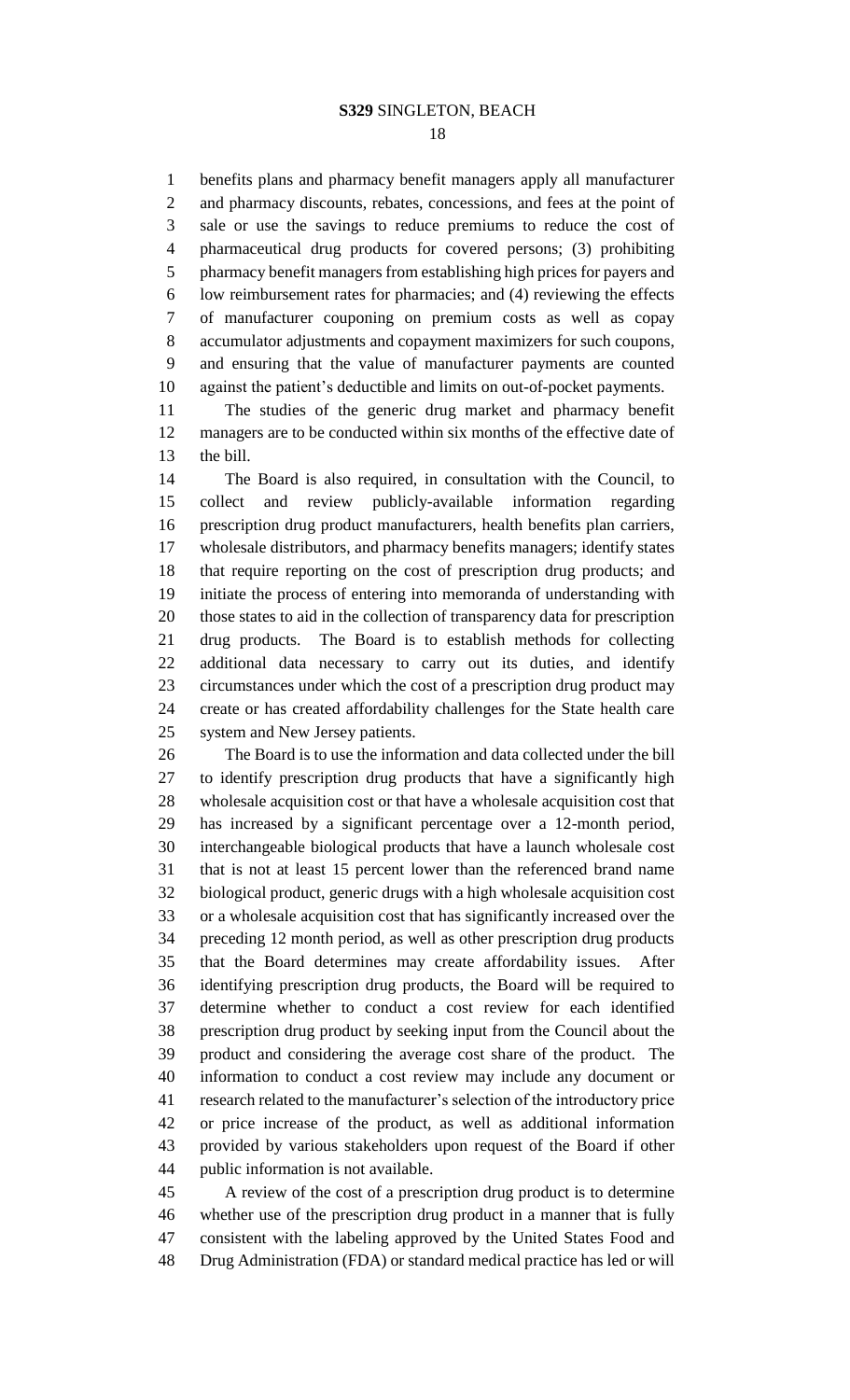lead to affordability challenges. In determining whether a prescription drug product has led or will lead to an affordability challenge, the board is to consider: the wholesale acquisition cost and any other relevant prescription drug cost index for the product; the average monetary price concession, discount, or rebate provided by the manufacturer and the total amount of the price concession, discount, or rebate; the price at which therapeutic alternatives have been sold in the State; the average monetary concession, discount, or rebate provided by the manufacturer for therapeutic alternatives; the cost of the product to health benefits plans; the effects on patient access resulting from the cost of the product relative to insurance benefit design; the current or expected dollar value of the drug-specific patient access programs that are supported by the manufacturer; the relative financial effects on health, medical, and social service costs; the average patient copay or other cost-sharing for the product; and any additional factors the Board establishes by regulation.

 If the Board is unable to determine whether a prescription drug product will produce or has produced affordability challenges, the Board may additionally consider: the manufacturer's research and development costs in proportion to the manufacturer's sales in the State; the portion of direct-to-consumer marketing costs eligible for favorable federal tax treatment; gross and net revenues for the product; any additional factors proposed by the various stakeholders that the Board considers relevant; and any additional factors the Board establishes by regulation.

 The Board's criteria for identifying prescription drugs and determining whether to conduct a cost review are to be established by regulation, which, along with any other requirements the Board establishes by regulation, will constitute the comprehensive operating plan governing the Board.

 If the Board determines that it is in the best interests of the State to develop a process to establish upper payment limits for, or allow importation from other countries of, prescription drug products that it determines have led or will lead to an affordability challenge, the Board, in conjunction with the Council, will be required to draft a plan of action for implementing the process that includes the criteria the Board will use to establish upper payment limits or consideration of certain cost and logistical factors that may affect importations from other countries. The board may recommend both establishing upper payment limits and allowing importation of pharmaceutical products from other countries.

 The process for establishing upper payment limits will be required to prohibit the application of an upper payment limit for a drug that is included in the FDA's prescription drug shortage list, and will require the Board to monitor the availability of any prescription drug product for which it establishes an upper payment limit and reconsider or suspend the upper payment limit if there are availability issues. Upper payment limits will apply to prescription drug products purchased by or